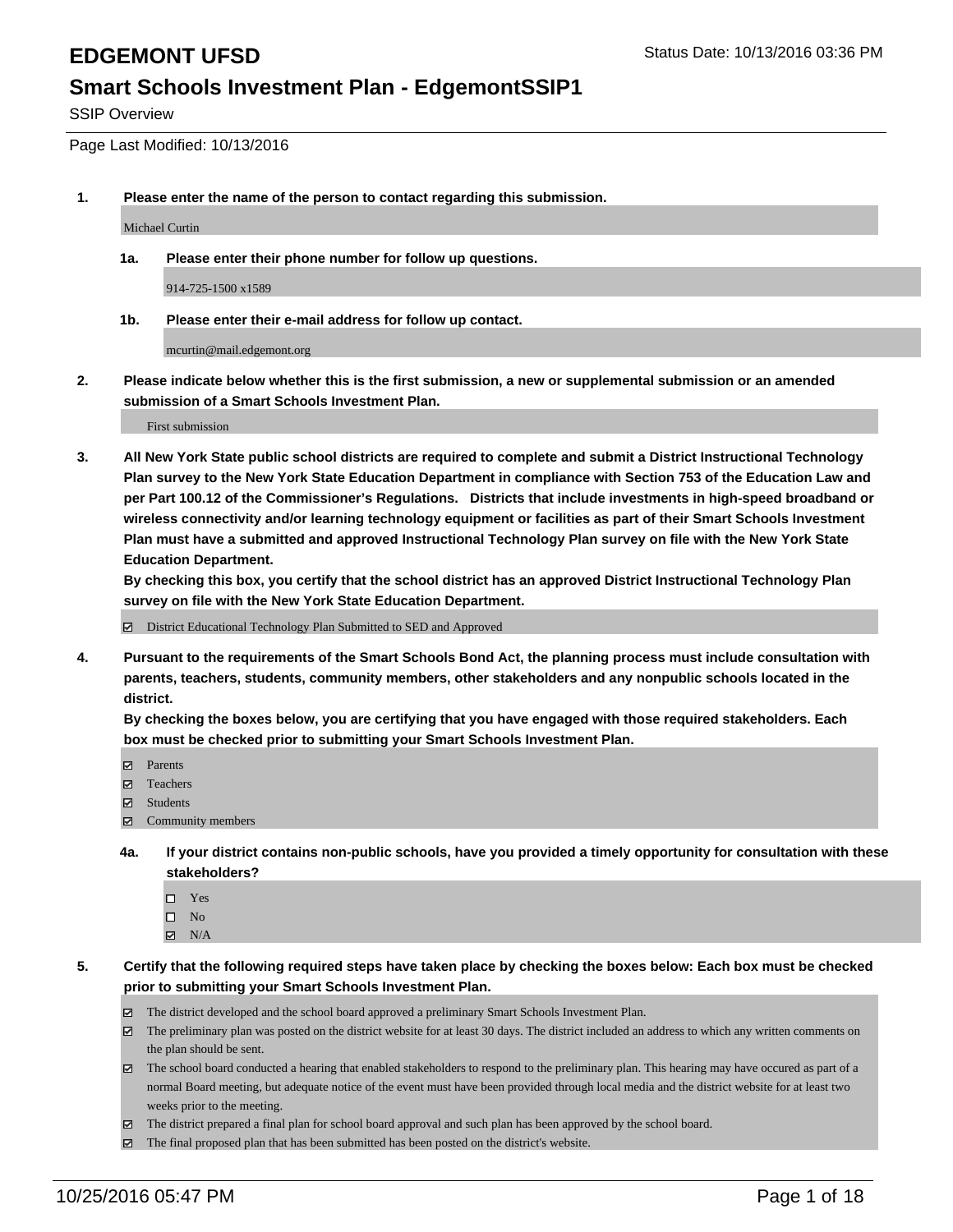SSIP Overview

Page Last Modified: 10/13/2016

**5a. Please upload the proposed Smart Schools Investment Plan (SSIP) that was posted on the district's website, along with any supporting materials. Note that this should be different than your recently submitted Educational Technology Survey. The Final SSIP, as approved by the School Board, should also be posted on the website and remain there during the course of the projects contained therein.**

EdgemontSSIP (1).pdf

**6. Please enter an estimate of the total number of students and staff that will benefit from this Smart Schools Investment Plan based on the cumulative projects submitted to date.**

2,000

- **7. An LEA/School District may partner with one or more other LEA/School Districts to form a consortium to pool Smart Schools Bond Act funds for a project that meets all other Smart School Bond Act requirements. Each school district participating in the consortium will need to file an approved Smart Schools Investment Plan for the project and submit a signed Memorandum of Understanding that sets forth the details of the consortium including the roles of each respective district.**
	- $\Box$  The district plans to participate in a consortium to partner with other school district(s) to implement a Smart Schools project.
- **8. Please enter the name and 6-digit SED Code for each LEA/School District participating in the Consortium.**

| Partner LEA/District | <b>ISED BEDS Code</b> |
|----------------------|-----------------------|
| (No Response)        | (No Response)         |

**9. Please upload a signed Memorandum of Understanding with all of the participating Consortium partners.**

(No Response)

### **10. Your district's Smart Schools Bond Act Allocation is:**

\$302,038

**11. Enter the budget sub-allocations by category that you are submitting for approval at this time. If you are not budgeting SSBA funds for a category, please enter 0 (zero.) If the value entered is \$0, you will not be required to complete that survey question.**

|                                       | Sub-        |
|---------------------------------------|-------------|
|                                       | Allocations |
| <b>School Connectivity</b>            | 136,769     |
| Connectivity Projects for Communities | $\Omega$    |
| <b>Classroom Technology</b>           | 164,566     |
| Pre-Kindergarten Classrooms           | $\Omega$    |
| Replace Transportable Classrooms      | $\Omega$    |
| High-Tech Security Features           | $\Omega$    |
| Totals:                               | 301,335     |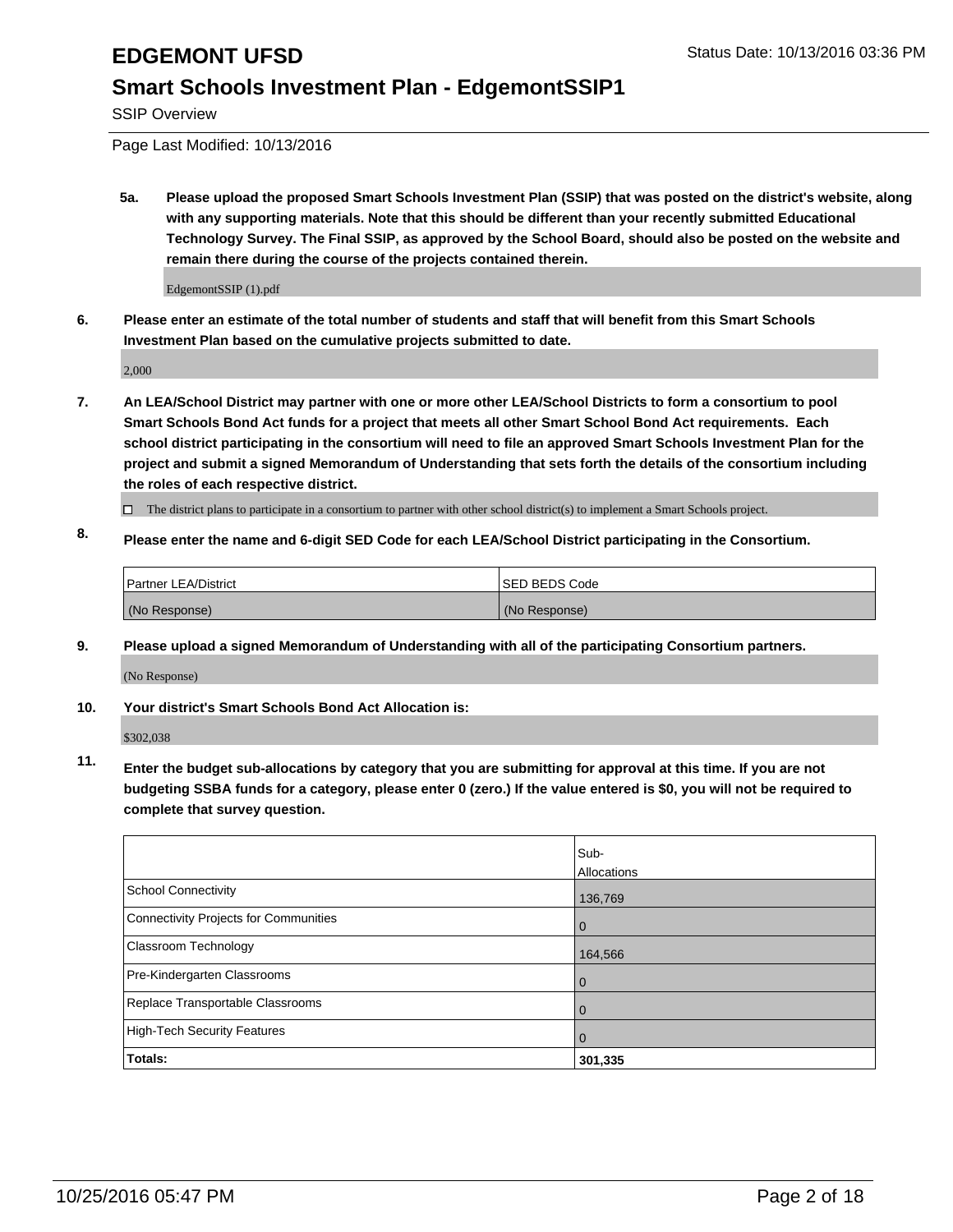School Connectivity

Page Last Modified: 10/13/2016

- **1. In order for students and faculty to receive the maximum benefit from the technology made available under the Smart Schools Bond Act, their school buildings must possess sufficient connectivity infrastructure to ensure that devices can be used during the school day. Smart Schools Investment Plans must demonstrate that:**
	- **sufficient infrastructure that meets the Federal Communications Commission's 100 Mbps per 1,000 students standard currently exists in the buildings where new devices will be deployed, or**
	- **is a planned use of a portion of Smart Schools Bond Act funds, or**
	- **is under development through another funding source.**

**Smart Schools Bond Act funds used for technology infrastructure or classroom technology investments must increase the number of school buildings that meet or exceed the minimum speed standard of 100 Mbps per 1,000 students and staff within 12 months. This standard may be met on either a contracted 24/7 firm service or a "burstable" capability. If the standard is met under the burstable criteria, it must be:**

**1. Specifically codified in a service contract with a provider, and**

**2. Guaranteed to be available to all students and devices as needed, particularly during periods of high demand, such as computer-based testing (CBT) periods.**

### **Please describe how your district already meets or is planning to meet this standard within 12 months of plan submission.**

The Federal Communications Commission stipulates that school districts should provide 100mbps of bandwidth per 1000 students and achieving this level of connectivity is a precondition for receiving Smart Schools Bond funding. During the summer of 2016, Edgemont increased its internet bandwidth to 200mbps, which meets the standard. Additionally, the Wide Area Network connections between the three buildings and the wireless network were improved to support this level of throughput in all locations.

- **1a. If a district believes that it will be impossible to meet this standard within 12 months, it may apply for a waiver of this requirement, as described on the Smart Schools website. The waiver must be filed and approved by SED prior to submitting this survey.**
	- $\Box$  By checking this box, you are certifying that the school district has an approved waiver of this requirement on file with the New York State Education Department.

### **2. Connectivity Speed Calculator (Required)**

|                         | Number of<br><b>Students</b> | Multiply by<br>100 Kbps | Divide by 1000 Current Speed<br>to Convert to<br>Required<br>Speed in Mb | lin Mb | Expected<br>Speed to be<br>Attained Within Required<br>12 Months | <b>Expected Date</b><br><b>When</b><br>Speed Will be<br><b>Met</b> |
|-------------------------|------------------------------|-------------------------|--------------------------------------------------------------------------|--------|------------------------------------------------------------------|--------------------------------------------------------------------|
| <b>Calculated Speed</b> | 1.900                        | 190,000                 | 190                                                                      | 200    | (No<br>Response)                                                 | l (No<br>Response)                                                 |

### **3. Describe how you intend to use Smart Schools Bond Act funds for high-speed broadband and/or wireless connectivity projects in school buildings.**

**Elementary Wireless Updated - .** A wireless infrastructure is already in place in these buildings but its legacy access points do not support recent higher-bandwidth wireless protocols and greater client densities. The upgrade will consist of replacement of 87 access points across the two buildings. The cabling and controllers are already in place to support the new access points. The upgrade will take the form of a one-for-one replacement in each classroom space.

**3 Dell ESX Servers** - These servers will replace three existing servers that are used to host our VMWare virtual server environment. We have worked with the Lower Hudson Regional Information Center to create a scope of work around this project, which will include migration of all data in the existing VMWare environment to the new one. These servers will be housed in a locked server room with ample electrical supply, UPS power backup, and redundant air conditioning units.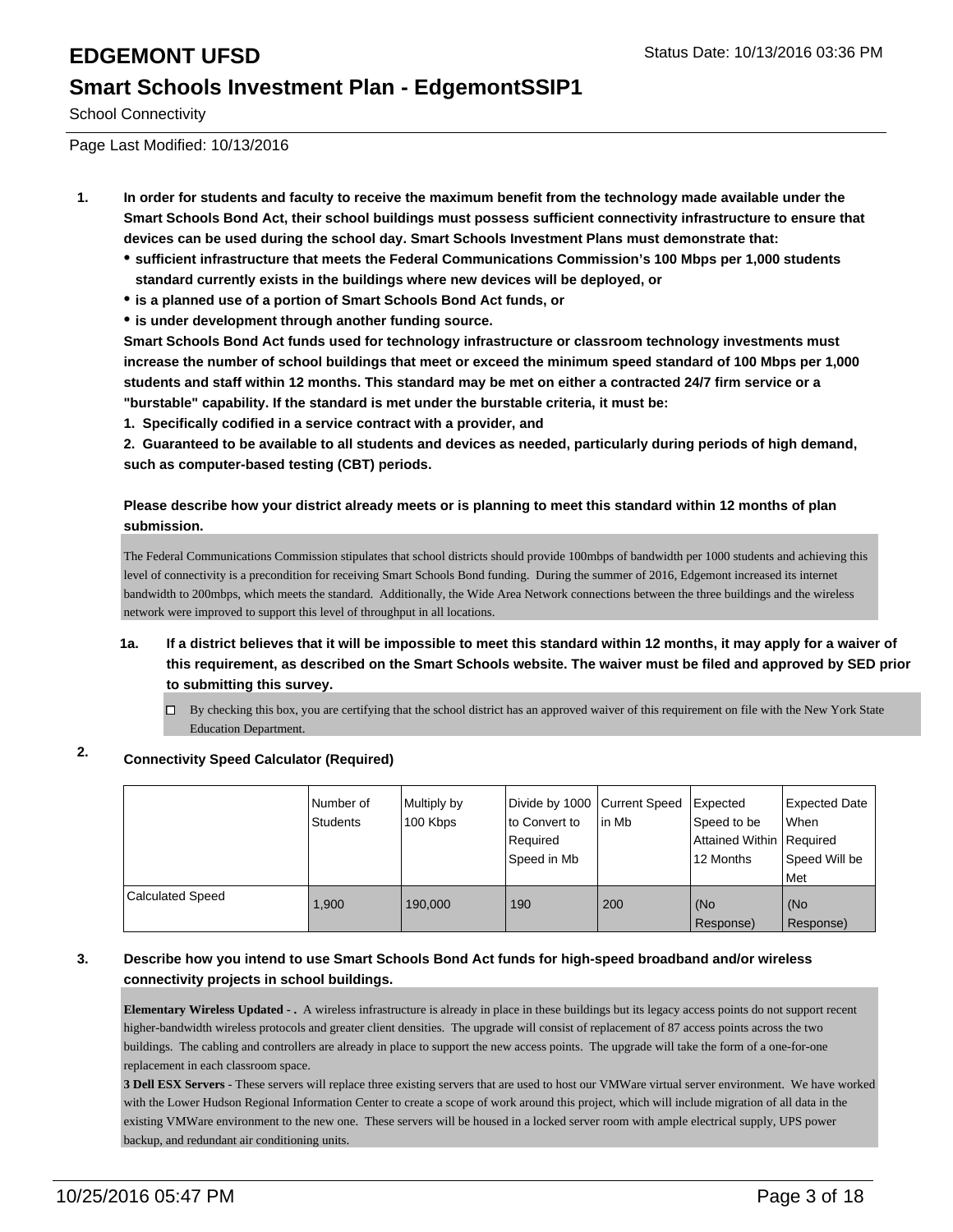School Connectivity

Page Last Modified: 10/13/2016

**4. Describe the linkage between the district's District Instructional Technology Plan and the proposed projects. (There should be a link between your response to this question and your response to Question 1 in Part E. Curriculum and Instruction "What are the district's plans to use digital connectivity and technology to improve teaching and learning?)**

The fortification of the wireless network in our elementary schools will allow us to achieve the vision articulated in our district's technology plan, which was submitted to and approved by the state last year:

Students are learning how to communicate, create, collaborate, and think critically every day through the use of technology. Access is ubiquitous. A robust, fast, and dependable wired and wireless network extends to all locations at all three schools. With relatively few exceptions, users store information and access applications in "the cloud," allowing them to do their work in the place and on the device of their choice. At least one cart of iPads or laptops is provisioned for each grade level K-4 in each elementary building. Students in grades 5-8 are issued their own Chromebooks as part of a one-to-one initiative. Students in grades 9-12 can access resources using their own devices or devices provided by EHS. There is at least one cart of Chromebooks in each building at EHS.

The move to greater use of the cloud, the shift towards a curriculum focused on 21st Century Skills, and the daily use of technology devices to support students' communication, creativity, collaboration, and critical thinking at all grade levels will require a wireless network infrastructure that can support bandwidth-intensive applications and simultaneous use by many teachers and students.

**5. If the district wishes to have students and staff access the Internet from wireless devices within the school building, or in close proximity to it, it must first ensure that it has a robust Wi-Fi network in place that has sufficient bandwidth to meet user demand.**

**Please describe how you have quantified this demand and how you plan to meet this demand.**

We have a wireless network in place and monitor its usage regularly. We have engaged with a consultant and technicians from the Lower Hudson Regional Information Center to determine a wireless strategy that, based on the other components in our technology plan, will accommodate the future growth of our inventory of technology devices and more frequent use by teachers and students.

**6. As indicated on Page 5 of the guidance, the Office of Facilities Planning will have to conduct a preliminary review of all capital projects, including connectivity projects.**

**Please indicate on a separate row each project number given to you by the Office of Facilities Planning.**

| Project Number        |  |
|-----------------------|--|
| 66-04-06-03-7-999-BA1 |  |

**7. Certain high-tech security and connectivity infrastructure projects may be eligible for an expedited review process as determined by the Office of Facilities Planning.**

### **Was your project deemed eligible for streamlined review?**

Yes

**7a. Districts that choose the Streamlined Review Process will be required to certify that they have reviewed all installations with their licensed architect or engineer of record and provide that person's name and license number. The licensed professional must review the products and proposed method of installation prior to implementation and review the work during and after completion in order to affirm that the work was codecompliant, if requested.**

 $\boxtimes$  I certify that I have reviewed all installations with a licensed architect or engineer of record.

**8. Include the name and license number of the architect or engineer of record.**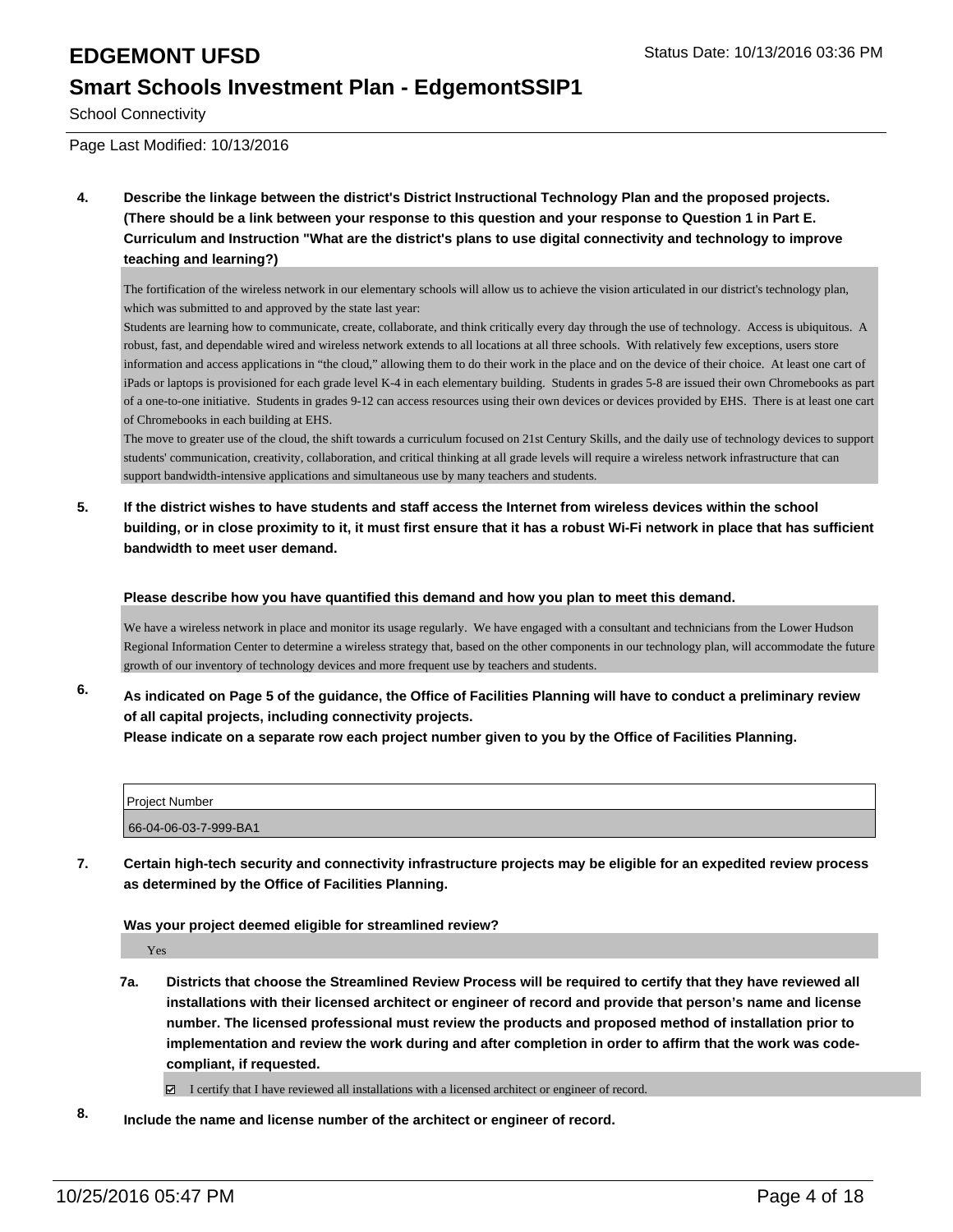School Connectivity

Page Last Modified: 10/13/2016

| Name          | License Number |
|---------------|----------------|
| John D'Angelo | 22145          |

### **9. If you are submitting an allocation for School Connectivity complete this table. Note that the calculated Total at the bottom of the table must equal the Total allocation for this category that you entered in the SSIP Overview overall budget.**

|                                            | Sub-<br>Allocation |
|--------------------------------------------|--------------------|
| Network/Access Costs                       | 27,000             |
| <b>Outside Plant Costs</b>                 | $\mathbf 0$        |
| School Internal Connections and Components | 66,729             |
| Professional Services                      | 43,040             |
| Testing                                    | $\mathbf 0$        |
| <b>Other Upfront Costs</b>                 | 0                  |
| <b>Other Costs</b>                         | (No Response)      |
| Totals:                                    | 136,769            |

**10. Please detail the type, quantity, per unit cost and total cost of the eligible items under each sub-category. This is especially important for any expenditures listed under the "Other" category. All expenditures must be eligible for tax-exempt financing to be reimbursed through the SSBA. Sufficient detail must be provided so that we can verify this is the case. If you have any questions, please contact us directly through smartschools@nysed.gov. NOTE: Wireless Access Points should be included in this category, not under Classroom Educational Technology, except those that will be loaned/purchased for nonpublic schools.**

| Select the allowable expenditure | Item to be purchased                                                              | Quantity | Cost per Item | <b>Total Cost</b> |
|----------------------------------|-----------------------------------------------------------------------------------|----------|---------------|-------------------|
| type.                            |                                                                                   |          |               |                   |
| Repeat to add another item under |                                                                                   |          |               |                   |
| each type.                       |                                                                                   |          |               |                   |
| <b>Connections/Components</b>    | Aruba AP-325 wifi access point                                                    | 87       | 767           | 66,729            |
| <b>Professional Services</b>     | Installation of 87 AP-325s on existing<br>mounts or rail location of existing APs | 1        | 13.193        | 13,193            |
| Network/Access Costs             | Dell ESX servers                                                                  | 3        | 9.000         | 27,000            |
| <b>Professional Services</b>     | Installation of ESX servers                                                       | 3        | 2,159         | 6,477             |
| <b>Professional Services</b>     | Installation of interactive whiteboards                                           | 30       | 779           | 23,370            |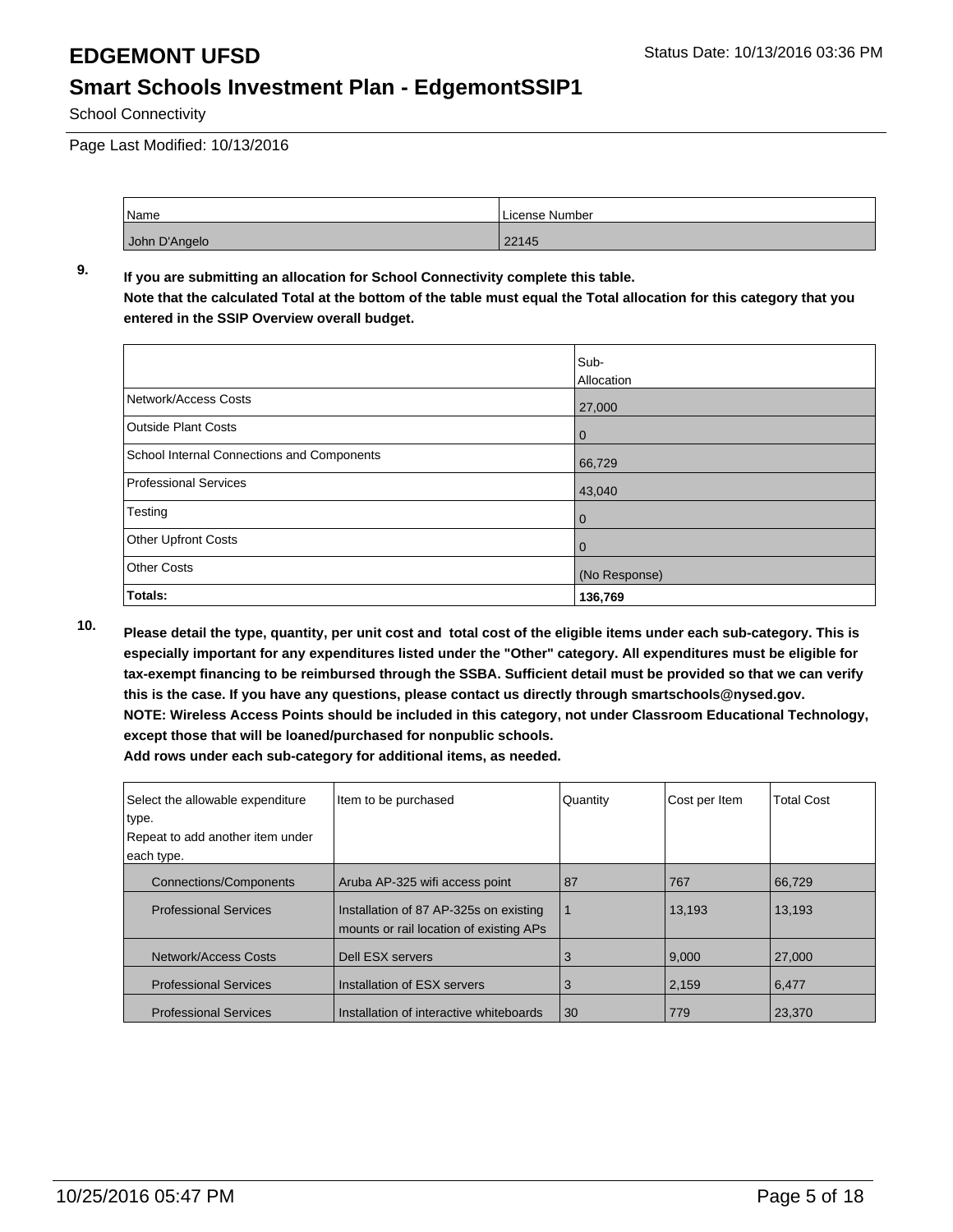Community Connectivity (Broadband and Wireless)

Page Last Modified: 10/13/2016

**1. Describe how you intend to use Smart Schools Bond Act funds for high-speed broadband and/or wireless connectivity projects in the community.**

(No Response)

**2. Please describe how the proposed project(s) will promote student achievement and increase student and/or staff access to the Internet in a manner that enhances student learning and/or instruction outside of the school day and/or school building.**

(No Response)

**3. Community connectivity projects must comply with all the necessary local building codes and regulations (building and related permits are not required prior to plan submission).**

 $\Box$  I certify that we will comply with all the necessary local building codes and regulations.

**4. Please describe the physical location of the proposed investment.**

(No Response)

**5. Please provide the initial list of partners participating in the Community Connectivity Broadband Project, along with their Federal Tax Identification (Employer Identification) number.**

| <b>Project Partners</b> | Federal ID#   |
|-------------------------|---------------|
| (No Response)           | (No Response) |

**6. If you are submitting an allocation for Community Connectivity, complete this table. Note that the calculated Total at the bottom of the table must equal the Total allocation for this category that you entered in the SSIP Overview overall budget.**

|                                    | Sub-Allocation |
|------------------------------------|----------------|
| Network/Access Costs               | (No Response)  |
| <b>Outside Plant Costs</b>         | (No Response)  |
| Tower Costs                        | (No Response)  |
| <b>Customer Premises Equipment</b> | (No Response)  |
| <b>Professional Services</b>       | (No Response)  |
| Testing                            | (No Response)  |
| <b>Other Upfront Costs</b>         | (No Response)  |
| <b>Other Costs</b>                 | (No Response)  |
| Totals:                            | 0              |

**7. Please detail the type, quantity, per unit cost and total cost of the eligible items under each sub-category. This is especially important for any expenditures listed under the "Other" category. All expenditures must be capital-bond eligible to be reimbursed through the SSBA. If you have any questions, please contact us directly through smartschools@nysed.gov.**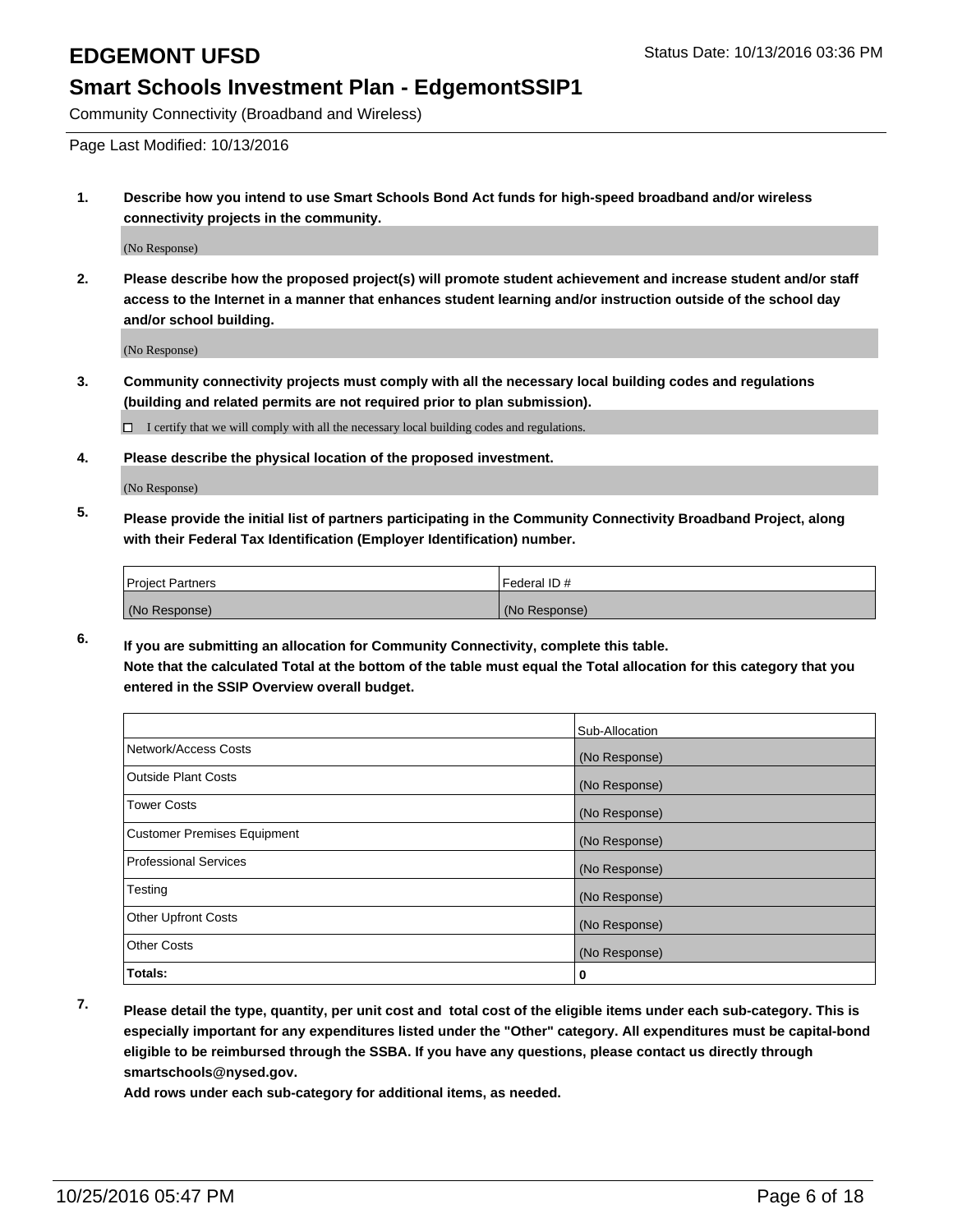# **EDGEMONT UFSD** Status Date: 10/13/2016 03:36 PM

# **Smart Schools Investment Plan - EdgemontSSIP1**

Community Connectivity (Broadband and Wireless)

Page Last Modified: 10/13/2016

| Select the allowable expenditure | litem to be purchased | Quantity      | Cost per Item | Total Cost    |
|----------------------------------|-----------------------|---------------|---------------|---------------|
| type.                            |                       |               |               |               |
| Repeat to add another item under |                       |               |               |               |
| each type.                       |                       |               |               |               |
| (No Response)                    | (No Response)         | (No Response) | (No Response) | (No Response) |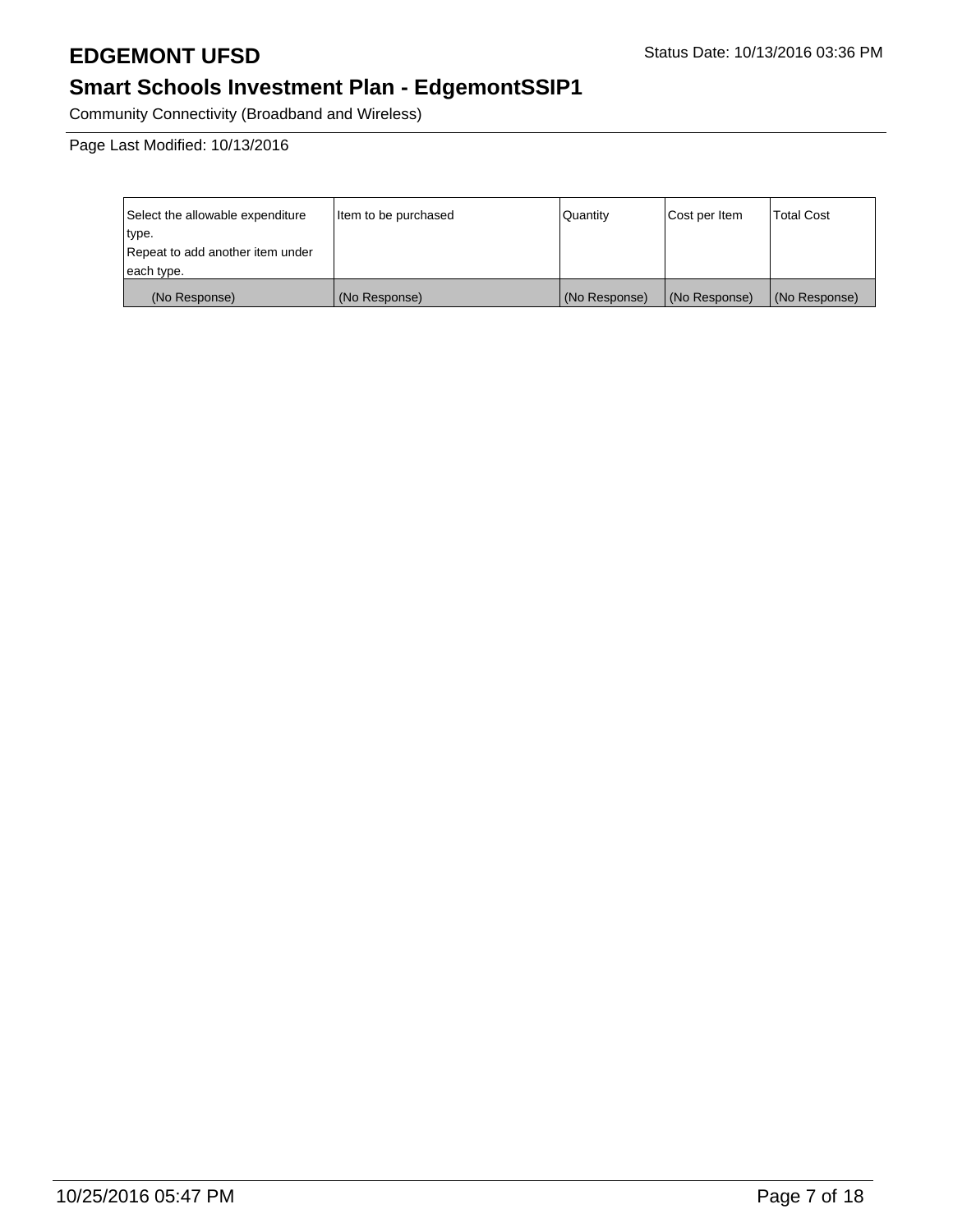Classroom Learning Technology

Page Last Modified: 10/13/2016

**1. In order for students and faculty to receive the maximum benefit from the technology made available under the Smart Schools Bond Act, their school buildings must possess sufficient connectivity infrastructure to ensure that devices can be used during the school day. Smart Schools Investment Plans must demonstrate that sufficient infrastructure that meets the Federal Communications Commission's 100 Mbps per 1,000 students standard currently exists in the buildings where new devices will be deployed, or is a planned use of a portion of Smart Schools Bond Act funds, or is under development through another funding source.**

**Smart Schools Bond Act funds used for technology infrastructure or classroom technology investments must increase the number of school buildings that meet or exceed the minimum speed standard of 100 Mbps per 1,000 students and staff within 12 months. This standard may be met on either a contracted 24/7 firm service or a "burstable" capability. If the standard is met under the burstable criteria, it must be:**

**1. Specifically codified in a service contract with a provider, and**

**2. Guaranteed to be available to all students and devices as needed, particularly during periods of high demand, such as computer-based testing (CBT) periods.**

**Please describe how your district already meets or is planning to meet this standard within 12 months of plan submission.**

The Federal Communications Commission stipulates that school districts should provide 100mbps of bandwidth per 1000 students and achieving this level of connectivity is a precondition for receiving Smart Schools Bond funding. During the summer of 2016, Edgemont increased its internet bandwidth to 200mbps, which meets the standard. Additionally, the Wide Area Network connections between the three buildings and the wireless network were improved to support this level of throughput in all locations.

### **1a. If a district believes that it will be impossible to meet this standard within 12 months, it may apply for a waiver of this requirement, as described on the Smart Schools website. The waiver must be filed and approved by SED prior to submitting this survey.**

By checking this box, you are certifying that the school district has an approved waiver of this requirement on file with the New York State  $\Box$ Education Department.

### **2. Connectivity Speed Calculator (Required)**

|                         | Number of<br><b>Students</b> | Multiply by<br>100 Kbps | Divide by 1000 Current Speed<br>to Convert to<br>Required<br>Sbeed in Mb | lin Mb | Expected<br>Speed to be<br>Attained Within   Required<br>12 Months | Expected Date<br>l When<br>Speed Will be<br>Met |
|-------------------------|------------------------------|-------------------------|--------------------------------------------------------------------------|--------|--------------------------------------------------------------------|-------------------------------------------------|
| <b>Calculated Speed</b> | 1.900                        | 190,000                 | 190                                                                      | 200    | (No<br>Response)                                                   | (No<br>Response)                                |

### **3. If the district wishes to have students and staff access the Internet from wireless devices within the school building, or in close proximity to it, it must first ensure that it has a robust Wi-Fi network in place that has sufficient bandwidth to meet user demand.**

**Please describe how you have quantified this demand and how you plan to meet this demand.**

We have a wireless network in place and monitor its usage regularly. We have engaged with a consultant and technicians from the Lower Hudson Regional Information Center to determine a wireless strategy that, based on the other components in our technology plan, will accommodate the future growth of our inventory of technology devices and more frequent use by teachers and students.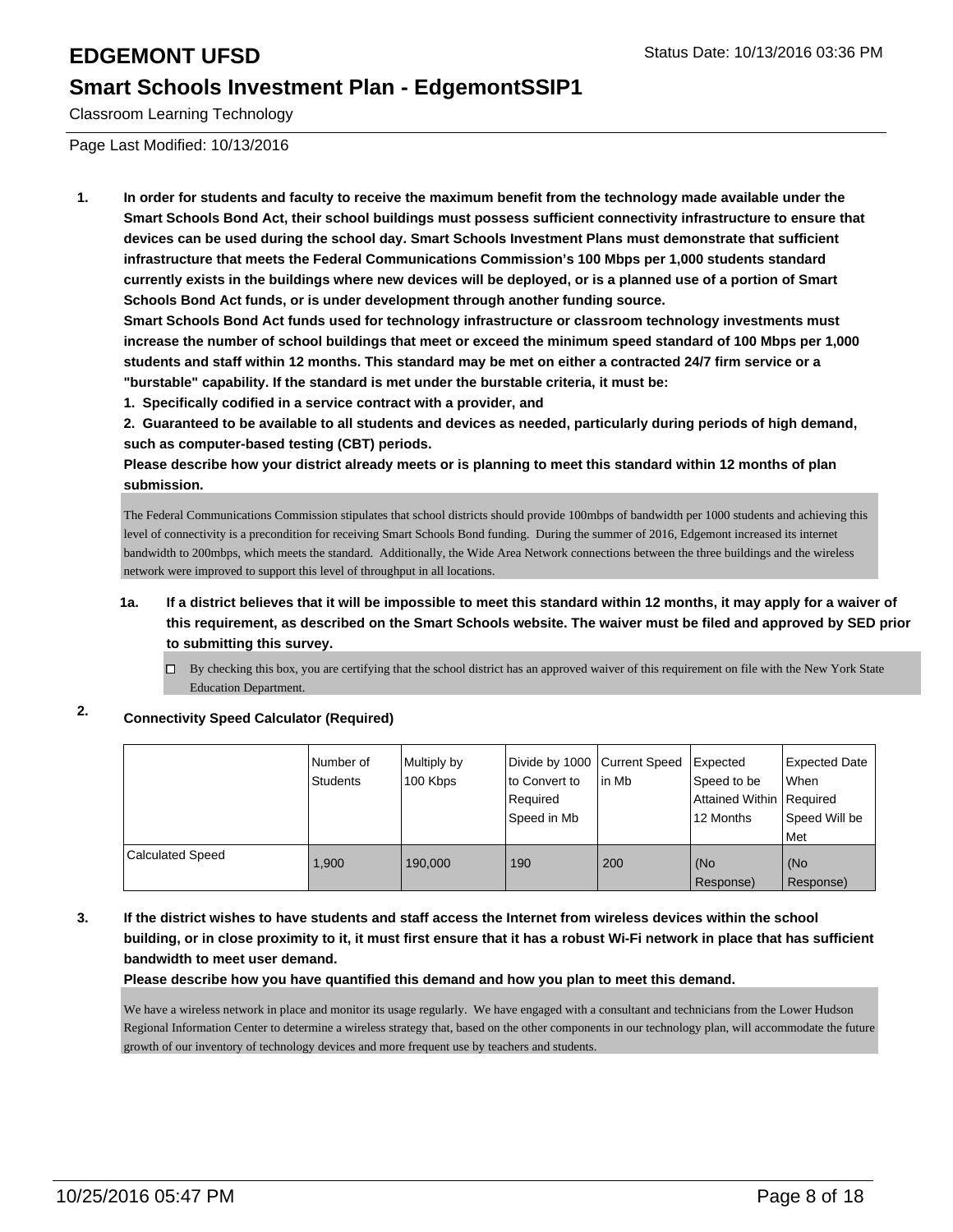Classroom Learning Technology

Page Last Modified: 10/13/2016

**4. All New York State public school districts are required to complete and submit an Instructional Technology Plan survey to the New York State Education Department in compliance with Section 753 of the Education Law and per Part 100.12 of the Commissioner's Regulations.**

**Districts that include educational technology purchases as part of their Smart Schools Investment Plan must have a submitted and approved Instructional Technology Plan survey on file with the New York State Education Department.**

- By checking this box, you are certifying that the school district has an approved Instructional Technology Plan survey on file with the New York State Education Department.
- **5. Describe the devices you intend to purchase and their compatibility with existing or planned platforms or systems. Specifically address the adequacy of each facility's electrical, HVAC and other infrastructure necessary to install and support the operation of the planned technology.**

We will use the "classroom learning technology" funds to purchase a number of different types of devices. During this school year, we have partnered with the LHRIC to select hardware and software solutions that will complement and extend our existing technology infrastructure and inventory of devices:

**30 Interactive Projectors** - This year, we have successfully installed and integrated several Epson Brightlink interactive projectors to replace aging Smartboards. The 30 interactive projectors included in the Smart Schools Bond Act will be deployed in a similar manner. In most cases, because these are replacements, electrical outlets and mount points are already available in the locations where they will be installed. Any needed electrical/cabling work will be performed by members of our physical plant staff.

**43 Dell Optiplex 3020 desktop and 72 Dell Latitude E5450 notebook computers -** We have in place a functioning Microsoft Windows/Active Directory network and have technicians on site who can support both the servers and the Dell clients that connect to them. Existing software "images" featuring the Windows 7 operating system will be deployed on the new Optiplex and Latitude computers. These are all replacement computers that will be placed on desks/workstations near power outlets or locked in rolling carts with UL-approved overnight charging systems.

**145 Dell Chromebook 11 computers** - We have deployed a Google Apps for Education domain that already manages over 100 Chromebooks. The 145 new Chromebooks will be enrolled in this domain and receive their configuration from it. They will be locked in rolling carts with UL-approved overnight charging systems.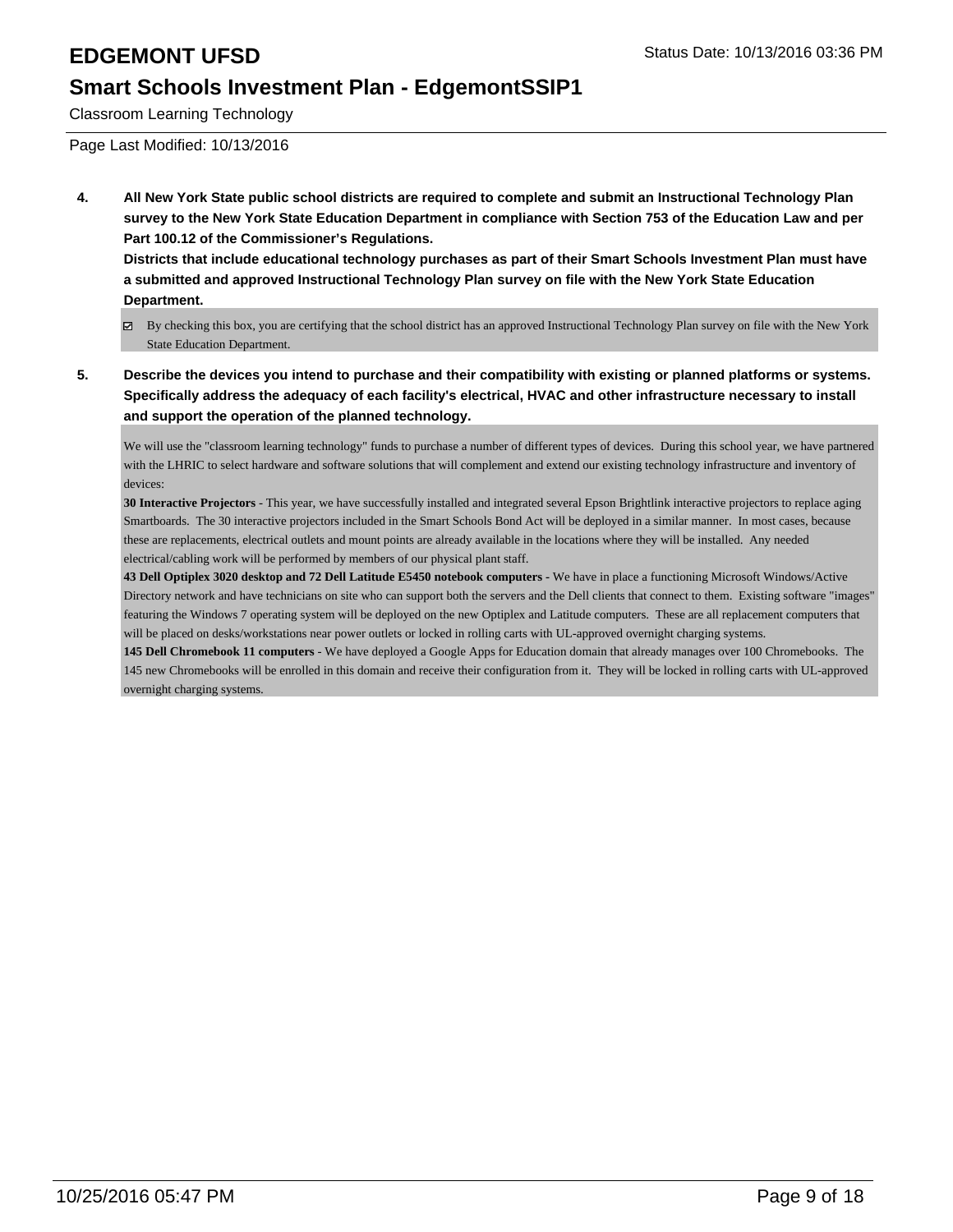Classroom Learning Technology

Page Last Modified: 10/13/2016

- **6. Describe how the proposed technology purchases will:**
	- **> enhance differentiated instruction;**
	- **> expand student learning inside and outside the classroom;**
	- **> benefit students with disabilities and English language learners; and**
	- **> contribute to the reduction of other learning gaps that have been identified within the district.**

**The expectation is that districts will place a priority on addressing the needs of students who struggle to succeed in a rigorous curriculum. Responses in this section should specifically address this concern and align with the district's Instructional Technology Plan (in particular Question 2 of E. Curriculum and Instruction: "Does the district's instructional technology plan address the needs of students with disabilities to ensure equitable access to instruction, materials and assessments?" and Question 3 of the same section: "Does the district's instructional technology plan address the provision of assistive technology specifically for students with disabilities to ensure access to and participation in the general curriculum?"**

The proposed purchases will extend technology access to more students in all three buildings. The technology will offer students with disabilities varied ways to access the curriculum and support differentiation by accommodating the student's pace and preferred learning style. This goal is articulated in our technology plan as follows:

We currently provide assistive technology support to many students in all three schools and in out-of-district placements. We have provided iPads and other portable devices to students based on the requirements of the child's Individualized Educational Plan and will continue to do so. We make screen-readers available to students with reading disabilities. We have successfully used software like Lexia as an intervention to support struggling readers and we plan to implement software to perform periodic screening and assessment of all students on an ongoing basis in order to identify needs and monitor the effectiveness of our interventions. Selected Edgemont teachers have engaged in professional development on the use of technology to support the learning needs of students with disabilities at the Westchester Institute for Human Development and we will continue to take advantage of learning opportunities provided through this organization.

Our ELL students are already utilizing iPads and Chromebooks to assist support their learning of English. They use a wide range of apps and web sites to support vocabulary development, build fluency, and support their use of English when accessing the curriculum in the various content areas. Devices purchased through the Smart Schools bond will allow us to increase the availability of technology to these students, thereby increasing the frequency with which they can access technology tools in the classroom. As mentioned previously, this is true of all students, including general education students, who will have easier access to chromebooks, laptops, and iPads due to the shrinking student-to-device ratio.

We have had signficant interest among teachers who support struggling learners in implementing technology to help close the gap between their students' mastery and that of the general student population. Special educators, reading teachers, speech and language teachers, and ESL teachers have all requested (and been given) both training and resources to implement technology in their classrooms. The Smart Schools bond will support these efforts by increasing the students' access to classroom learning devices on a more regular basis.

### **7. Where appropriate, describe how the proposed technology purchases will enhance ongoing communication with parents and other stakeholders and help the district facilitate technology-based regional partnerships, including distance learning and other efforts.**

The devices that are being purchased will not be used directly to support communication with parents. We already have resources in place to allow us to send blast emails and emergency notification to parents, as needed, and to allow them to view content about the curriculum in their child(ren)'s classes.

The technology will offer students increased opportunity to collaborate with oher students and professionals outside of Edgemont. For several years we have coordinated successful video- and text-based exchanges with students in other countries as part of our foreign language program. The availability of built-in webcams on the Chromebooks will further support these efforts and projects in other subject areas, as well. We are in the process of assembling a database of Edgemont parents in STEM professions who are willing to "visit" classes virtually to talk about their careers and our EHS Science Scholars program requires students to find a mentor in the field they are studying - a process that can be supported and enhanced with greater access to technology tools.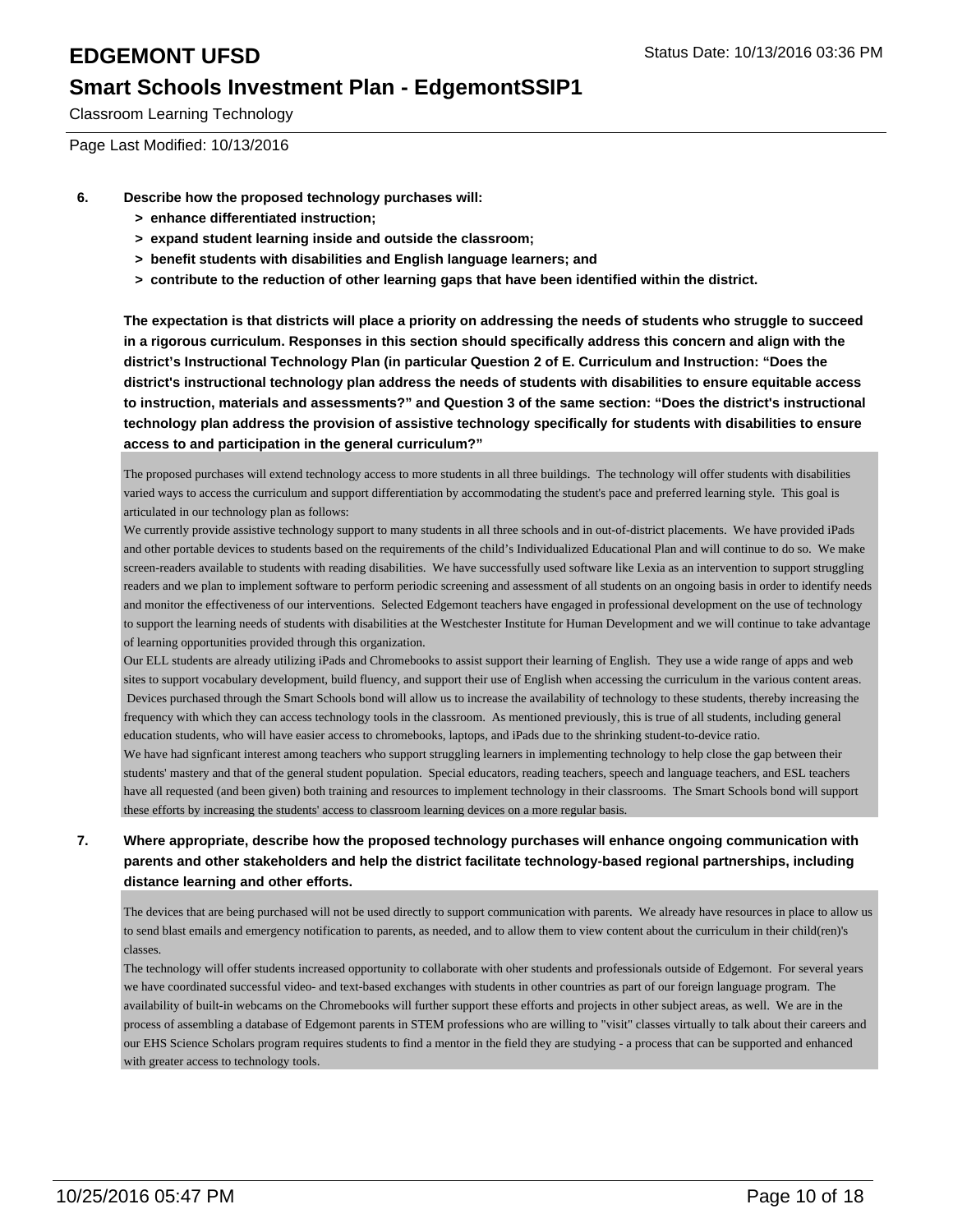Classroom Learning Technology

Page Last Modified: 10/13/2016

**8. Describe the district's plan to provide professional development to ensure that administrators, teachers and staff can employ the technology purchased to enhance instruction successfully.**

**Note: This response should be aligned and expanded upon in accordance with your district's response to Question 1 of F. Professional Development of your Instructional Technology Plan: "Please provide a summary of professional development offered to teachers and staff, for the time period covered by this plan, to support technology to enhance teaching and learning. Please include topics, audience and method of delivery within your summary."**

The district will offer professional development through several programs:

- We will continue to participate in the Lower Hudson Regional Information Center's "Model Schools Core Plus" program to prepare teachers in grades 5-8 for an upcoming one-to-one computing rollout. In this program, a trainer from the LHRIC works over the course of a semester with a cohort of eight teachers to develop lessons based on their students' needs and interests. The theme has been and will continue to be using Google tools to support collaboration, creativity, and communication in the classroom. Over the next three years, we hope to put at least 48 Edgemont teachers through this program.
- Teachers in all grades will continue to be invited to attend the LHRIC's regular Model Schools courses. The course catalog includes a wide variety of topics, from use of the SmartBoard to iPads and use of Google tools to support instruction. •
- We will continue to offer a lunchtime "Bytes and Bites" program for teachers in all three buildings. Teachers can elect to spend a lunch period learning about a new tool or piece of software that is available in their school. •
- Part or all of upcoming Superintendent's Conference Days will be devoted to technology. This will be particularly important as we prepare for the eventual roll-out of devices on a one-to-one basis towards the end of this technology plan. The focus will be on teaching and learning in a classroom with everyday ubiquitous access to technology. •
- Many Edgemont teachers take advantage of courses that are available to them through the Scarsdale Teachers Institute. Course offerings include several courses on the Google tools, iPads, Edmodo, and many others.
- Building on the Model Schools Core Plus work, in 2016 we will hire a "technology coach" who can work with teachers individually and collaboratively on integration of technology in the classroom. •
- **9. Districts must contact the SUNY/CUNY teacher preparation program that supplies the largest number of the district's new teachers to request advice on innovative uses and best practices at the intersection of pedagogy and educational technology.**
	- By checking this box, you certify that you have contacted the SUNY/CUNY teacher preparation program that supplies the largest number of your new teachers to request advice on these issues.

### **9a. Please enter the name of the SUNY or CUNY Institution that you contacted.**

SUNY New Paltz

**9b. Enter the primary Institution phone number.**

845-257-7869

**9c. Enter the name of the contact person with whom you consulted and/or will be collaborating with on innovative uses of technology and best practices.**

Michael Rosenberg

**10. A district whose Smart Schools Investment Plan proposes the purchase of technology devices and other hardware must account for nonpublic schools in the district.**

**Are there nonpublic schools within your school district?**

Yes

 $\boxtimes$  No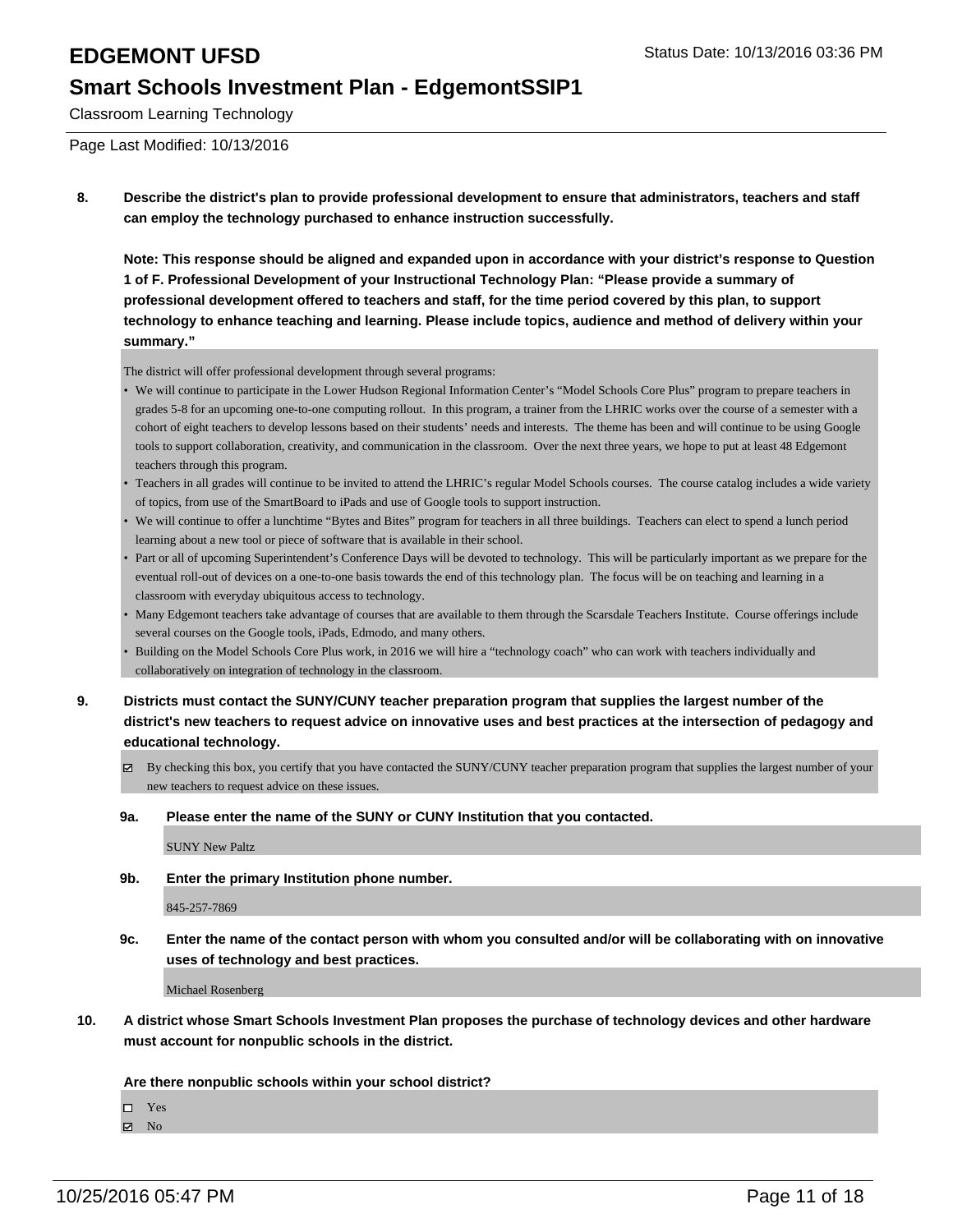Classroom Learning Technology

Page Last Modified: 10/13/2016

### **11. Nonpublic Classroom Technology Loan Calculator**

**The Smart Schools Bond Act provides that any Classroom Learning Technology purchases made using Smart Schools funds shall be lent, upon request, to nonpublic schools in the district. However, no school district shall be required to loan technology in amounts greater than the total obtained and spent on technology pursuant to the Smart Schools Bond Act and the value of such loan may not exceed the total of \$250 multiplied by the nonpublic school enrollment in the base year at the time of enactment.**

**See:**

**http://www.p12.nysed.gov/mgtserv/smart\_schools/docs/Smart\_Schools\_Bond\_Act\_Guidance\_04.27.15\_Final.pdf.**

|                                     | 1. Classroom<br>Technology<br>Sub-allocation | 2. Public<br><b>Enrollment</b><br>$(2014 - 15)$ | 3. Nonpublic<br>Enrollment<br>$(2014 - 15)$                                                   | l 4. Sum of<br>l Public and<br>Nonpublic<br>Enrollment | 5. Total Per<br>Pupil Sub-<br>lallocation | 6. Total<br>Nonpublic Loan<br>Amount |
|-------------------------------------|----------------------------------------------|-------------------------------------------------|-----------------------------------------------------------------------------------------------|--------------------------------------------------------|-------------------------------------------|--------------------------------------|
| Calculated Nonpublic Loan<br>Amount |                                              |                                                 | (No Response)   (No Response)   (No Response)   (No Response)   (No Response)   (No Response) |                                                        |                                           |                                      |

**12. To ensure the sustainability of technology purchases made with Smart Schools funds, districts must demonstrate a long-term plan to maintain and replace technology purchases supported by Smart Schools Bond Act funds. This sustainability plan shall demonstrate a district's capacity to support recurring costs of use that are ineligible for Smart Schools Bond Act funding such as device maintenance, technical support, Internet and wireless fees, maintenance of hotspots, staff professional development, building maintenance and the replacement of incidental items. Further, such a sustainability plan shall include a long-term plan for the replacement of purchased devices and equipment at the end of their useful life with other funding sources.**

**⊠** By checking this box, you certify that the district has a sustainability plan as described above.

**13. Districts must ensure that devices purchased with Smart Schools Bond funds will be distributed, prepared for use, maintained and supported appropriately. Districts must maintain detailed device inventories in accordance with generally accepted accounting principles.**

By checking this box, you certify that the district has a distribution and inventory management plan and system in place.

**14. If you are submitting an allocation for Classroom Learning Technology complete this table. Note that the calculated Total at the bottom of the table must equal the Total allocation for this category that you entered in the SSIP Overview overall budget.**

|                          | Sub-Allocation |
|--------------------------|----------------|
| Interactive Whiteboards  | 53,970         |
| <b>Computer Servers</b>  | (No Response)  |
| <b>Desktop Computers</b> | 25,155         |
| Laptop Computers         | 85,441         |
| <b>Tablet Computers</b>  | (No Response)  |
| <b>Other Costs</b>       | (No Response)  |
| Totals:                  | 164,566        |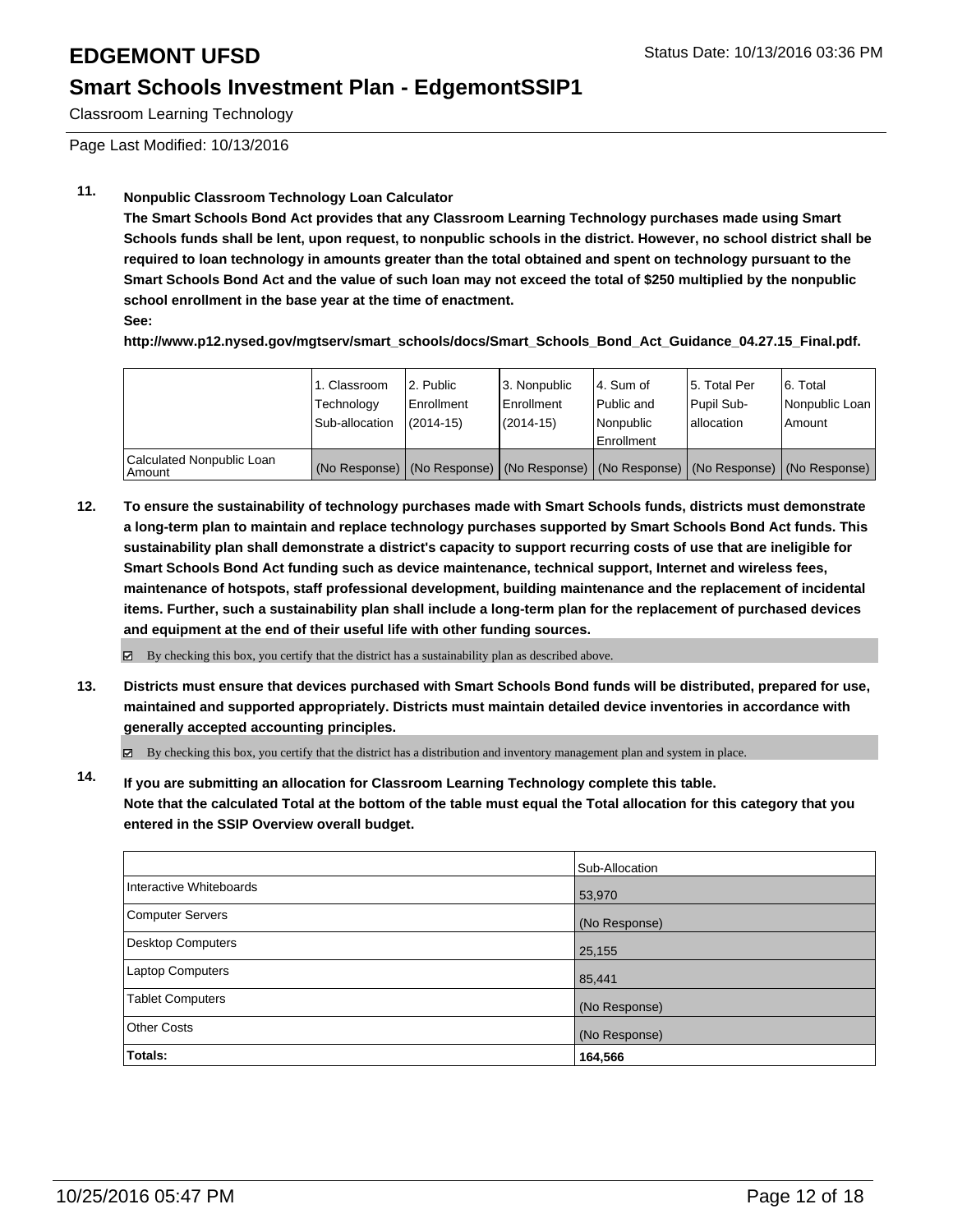Classroom Learning Technology

Page Last Modified: 10/13/2016

**15. Please detail the type, quantity, per unit cost and total cost of the eligible items under each sub-category. This is especially important for any expenditures listed under the "Other" category. All expenditures must be capital-bond eligible to be reimbursed through the SSBA. If you have any questions, please contact us directly through smartschools@nysed.gov.**

**Please specify in the "Item to be Purchased" field which specific expenditures and items are planned to meet the district's nonpublic loan requirement, if applicable.**

**NOTE: Wireless Access Points that will be loaned/purchased for nonpublic schools should ONLY be included in this category, not under School Connectivity, where public school districts would list them. Add rows under each sub-category for additional items, as needed.**

| Select the allowable expenditure<br>type. | Item to be Purchased                            | Quantity | Cost per Item | <b>Total Cost</b> |
|-------------------------------------------|-------------------------------------------------|----------|---------------|-------------------|
| Repeat to add another item under          |                                                 |          |               |                   |
| each type.                                |                                                 |          |               |                   |
| Interactive Whiteboards                   | Epson Brightlink 595Wi Interactive<br>Projector | 30       | 1,799         | 53.970            |
| <b>Desktop Computers</b>                  | Dell Optiplex 3020 desktop computer             | 43       | 585           | 25.155            |
| <b>Laptop Computers</b>                   | Dell Latitude 5450 notebook computer            | 72       | 653           | 47,016            |
| <b>Laptop Computers</b>                   | Dell Chromebook 11                              | 145      | 265           | 38,425            |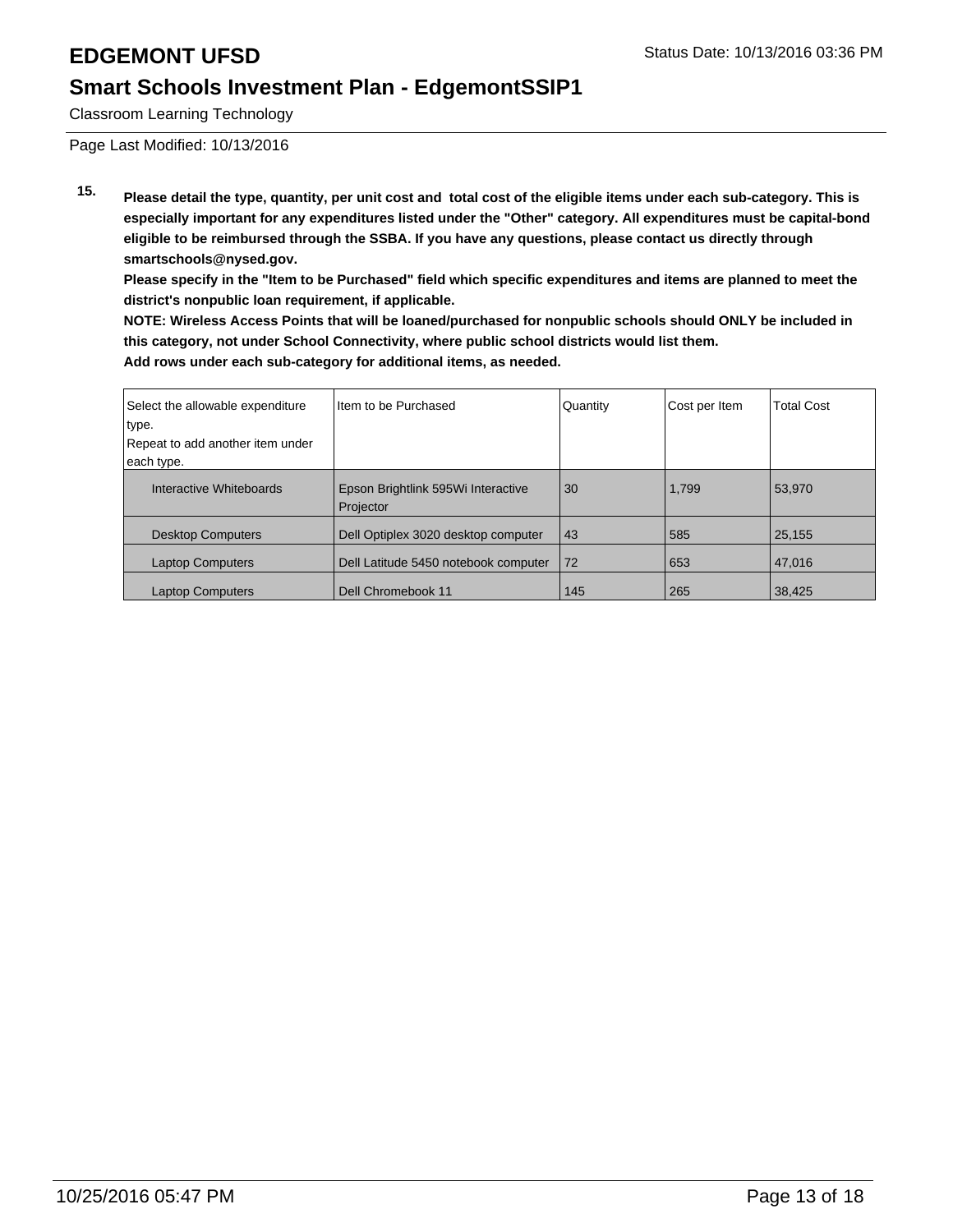Pre-Kindergarten Classrooms

Page Last Modified: 06/01/2016

**1. Provide information regarding how and where the district is currently serving pre-kindergarten students and justify the need for additional space with enrollment projections over 3 years.**

(No Response)

- **2. Describe the district's plan to construct, enhance or modernize education facilities to accommodate prekindergarten programs. Such plans must include:**
	- **Specific descriptions of what the district intends to do to each space;**
	- **An affirmation that pre-kindergarten classrooms will contain a minimum of 900 square feet per classroom;**
	- **The number of classrooms involved;**
	- **The approximate construction costs per classroom; and**
	- **Confirmation that the space is district-owned or has a long-term lease that exceeds the probable useful life of the improvements.**

(No Response)

**3. Smart Schools Bond Act funds may only be used for capital construction costs. Describe the type and amount of additional funds that will be required to support ineligible ongoing costs (e.g. instruction, supplies) associated with any additional pre-kindergarten classrooms that the district plans to add.**

(No Response)

**4. All plans and specifications for the erection, repair, enlargement or remodeling of school buildings in any public school district in the State must be reviewed and approved by the Commissioner. Districts that plan capital projects using their Smart Schools Bond Act funds will undergo a Preliminary Review Process by the Office of Facilities Planning.**

**Please indicate on a separate row each project number given to you by the Office of Facilities Planning.**

| Project Number |  |
|----------------|--|
| (No Response)  |  |

**5. If you have made an allocation for Pre-Kindergarten Classrooms, complete this table.**

**Note that the calculated Total at the bottom of the table must equal the Total allocation for this category that you entered in the SSIP Overview overall budget.**

|                                          | Sub-Allocation |
|------------------------------------------|----------------|
| Construct Pre-K Classrooms               | (No Response)  |
| Enhance/Modernize Educational Facilities | (No Response)  |
| Other Costs                              | (No Response)  |
| Totals:                                  |                |

**6. Please detail the type, quantity, per unit cost and total cost of the eligible items under each sub-category. This is especially important for any expenditures listed under the "Other" category. All expenditures must be capital-bond eligible to be reimbursed through the SSBA. If you have any questions, please contact us directly through smartschools@nysed.gov.**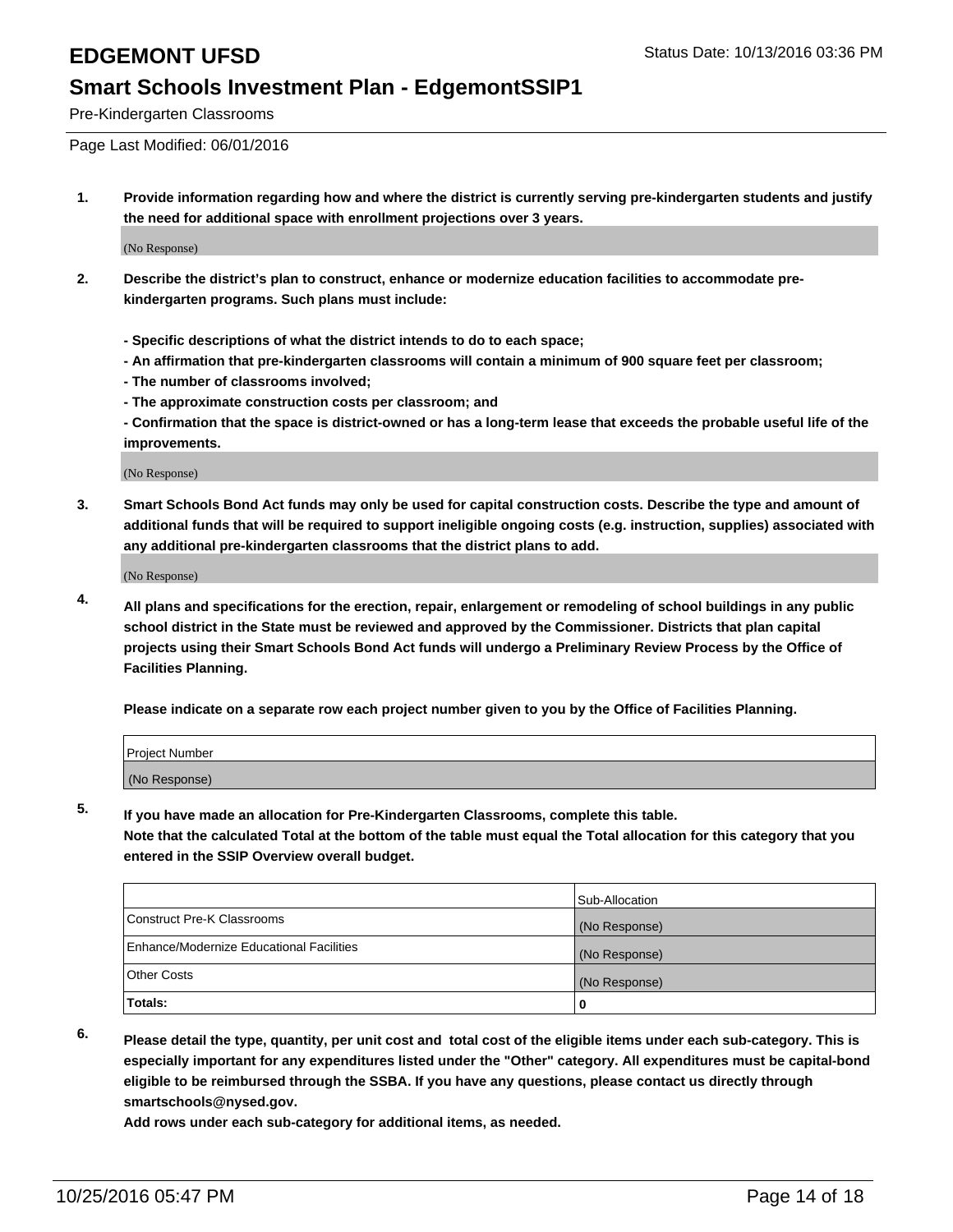# **EDGEMONT UFSD** Status Date: 10/13/2016 03:36 PM

# **Smart Schools Investment Plan - EdgemontSSIP1**

Pre-Kindergarten Classrooms

Page Last Modified: 06/01/2016

| Select the allowable expenditure | Item to be purchased | Quantity      | Cost per Item | Total Cost    |
|----------------------------------|----------------------|---------------|---------------|---------------|
| type.                            |                      |               |               |               |
| Repeat to add another item under |                      |               |               |               |
| each type.                       |                      |               |               |               |
| (No Response)                    | (No Response)        | (No Response) | (No Response) | (No Response) |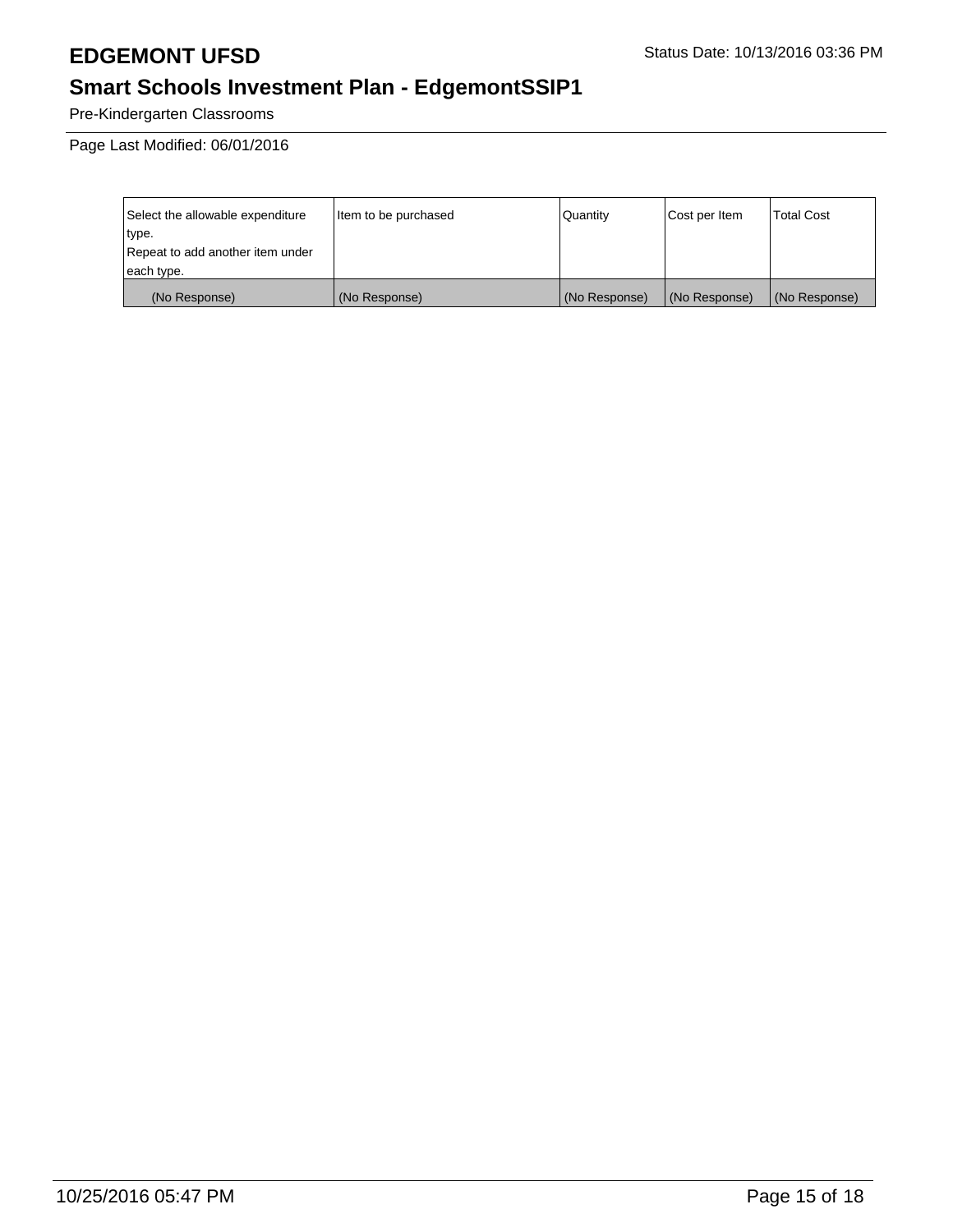Replace Transportable Classrooms

Page Last Modified: 06/01/2016

**1. Describe the district's plan to construct, enhance or modernize education facilities to provide high-quality instructional space by replacing transportable classrooms.**

(No Response)

**2. All plans and specifications for the erection, repair, enlargement or remodeling of school buildings in any public school district in the State must be reviewed and approved by the Commissioner. Districts that plan capital projects using their Smart Schools Bond Act funds will undergo a Preliminary Review Process by the Office of Facilities Planning.**

**Please indicate on a separate row each project number given to you by the Office of Facilities Planning.**

| Project Number |  |
|----------------|--|
| (No Response)  |  |

**3. For large projects that seek to blend Smart Schools Bond Act dollars with other funds, please note that Smart Schools Bond Act funds can be allocated on a pro rata basis depending on the number of new classrooms built that directly replace transportable classroom units.**

**If a district seeks to blend Smart Schools Bond Act dollars with other funds describe below what other funds are being used and what portion of the money will be Smart Schools Bond Act funds.**

(No Response)

**4. If you have made an allocation for Replace Transportable Classrooms, complete this table. Note that the calculated Total at the bottom of the table must equal the Total allocation for this category that you entered in the SSIP Overview overall budget.**

|                                                | Sub-Allocation |
|------------------------------------------------|----------------|
| Construct New Instructional Space              | (No Response)  |
| Enhance/Modernize Existing Instructional Space | (No Response)  |
| Other Costs                                    | (No Response)  |
| Totals:                                        | 0              |

**5. Please detail the type, quantity, per unit cost and total cost of the eligible items under each sub-category. This is especially important for any expenditures listed under the "Other" category. All expenditures must be capital-bond eligible to be reimbursed through the SSBA. If you have any questions, please contact us directly through smartschools@nysed.gov.**

| Select the allowable expenditure | Item to be purchased | Quantity      | Cost per Item | Total Cost    |
|----------------------------------|----------------------|---------------|---------------|---------------|
| type.                            |                      |               |               |               |
| Repeat to add another item under |                      |               |               |               |
| each type.                       |                      |               |               |               |
| (No Response)                    | (No Response)        | (No Response) | (No Response) | (No Response) |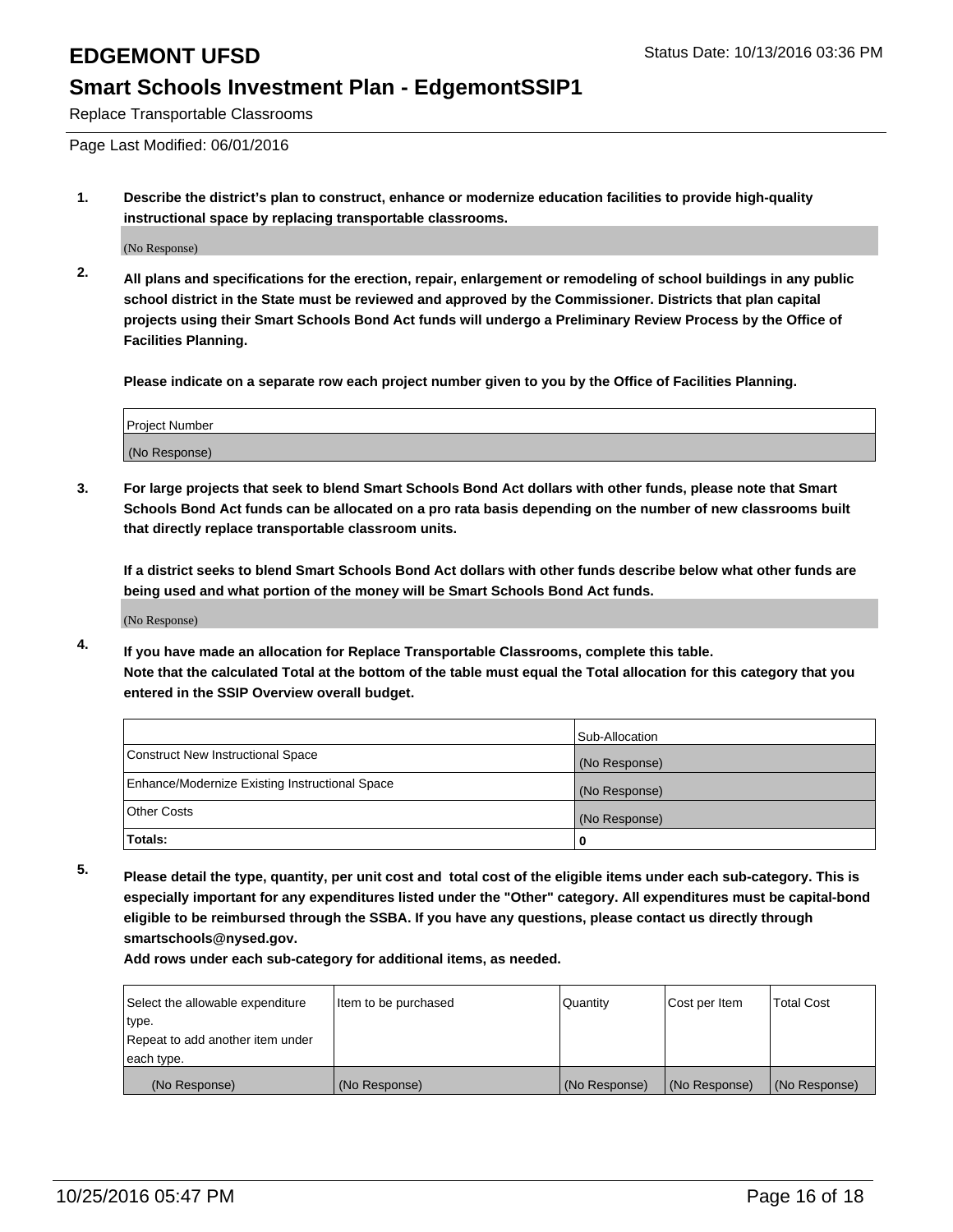High-Tech Security Features

Page Last Modified: 06/01/2016

**1. Describe how you intend to use Smart Schools Bond Act funds to install high-tech security features in school buildings and on school campuses.**

(No Response)

**2. All plans and specifications for the erection, repair, enlargement or remodeling of school buildings in any public school district in the State must be reviewed and approved by the Commissioner. Districts that plan capital projects using their Smart Schools Bond Act funds will undergo a Preliminary Review Process by the Office of Facilities Planning.** 

**Please indicate on a separate row each project number given to you by the Office of Facilities Planning.**

| <b>Project Number</b> |  |
|-----------------------|--|
| (No Response)         |  |

- **3. Was your project deemed eligible for streamlined Review?**
	- □ Yes
	- $\square$  No
- **4. Include the name and license number of the architect or engineer of record.**

| Name          | License Number |
|---------------|----------------|
| (No Response) | (No Response)  |

**5. If you have made an allocation for High-Tech Security Features, complete this table. Note that the calculated Total at the bottom of the table must equal the Total allocation for this category that you entered in the SSIP Overview overall budget.**

|                                                      | Sub-Allocation |
|------------------------------------------------------|----------------|
| Capital-Intensive Security Project (Standard Review) | (No Response)  |
| <b>Electronic Security System</b>                    | (No Response)  |
| <b>Entry Control System</b>                          | (No Response)  |
| Approved Door Hardening Project                      | (No Response)  |
| <b>Other Costs</b>                                   | (No Response)  |
| Totals:                                              | 0              |

**6. Please detail the type, quantity, per unit cost and total cost of the eligible items under each sub-category. This is especially important for any expenditures listed under the "Other" category. All expenditures must be capital-bond eligible to be reimbursed through the SSBA. If you have any questions, please contact us directly through smartschools@nysed.gov.**

| Select the allowable expenditure | Item to be purchased | Quantity      | Cost per Item | <b>Total Cost</b> |
|----------------------------------|----------------------|---------------|---------------|-------------------|
| type.                            |                      |               |               |                   |
| Repeat to add another item under |                      |               |               |                   |
| each type.                       |                      |               |               |                   |
| (No Response)                    | (No Response)        | (No Response) | (No Response) | (No Response)     |